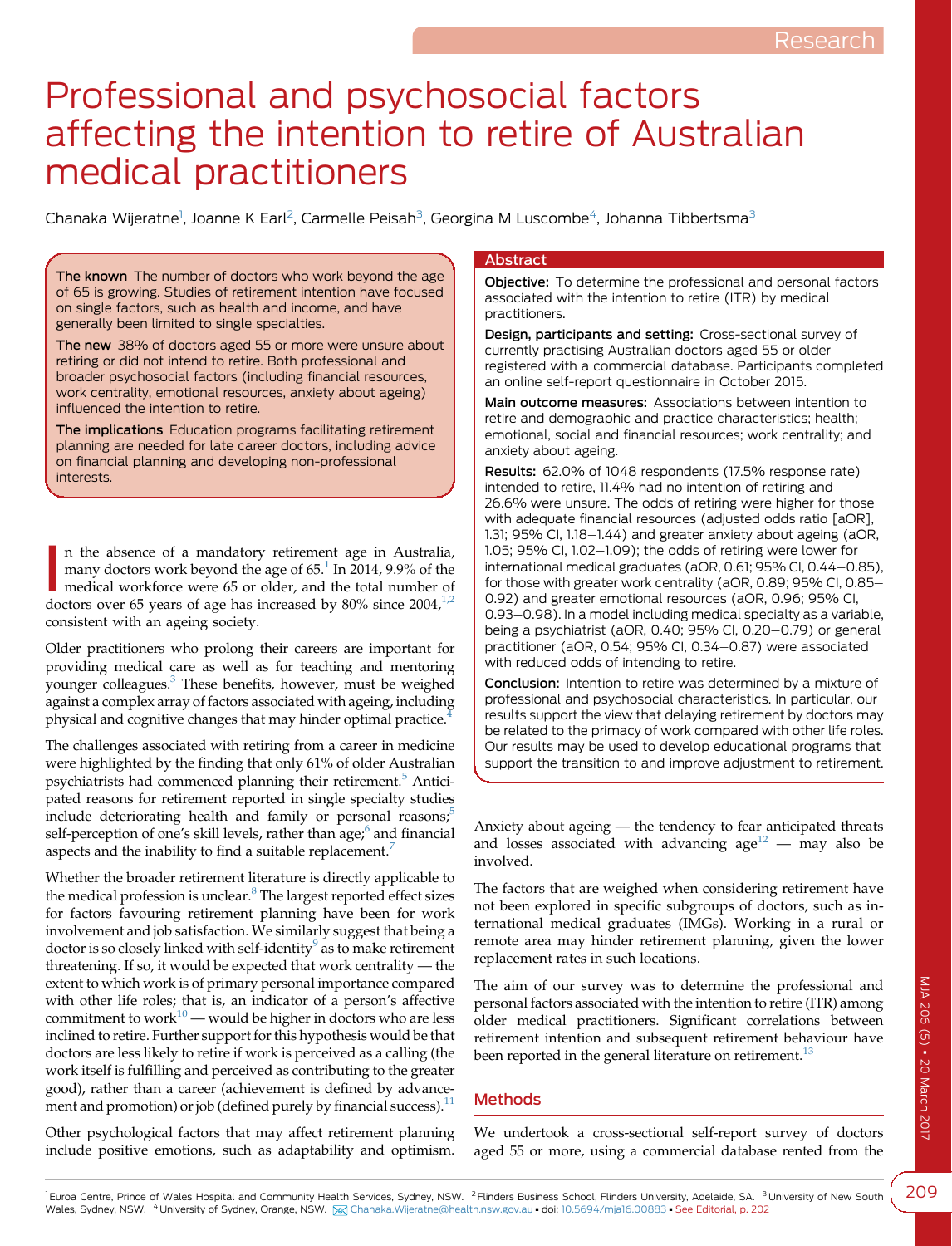Australasian Medical Publishing Company (AMPCo). A pilot study (among doctors in the Australian Capital Territory and South Australia) verified the questionnaire items and data collection methodology. The main study was conducted in October 2015: 6000 doctors received an email from AMPCo (independently of the study authors) with an embedded link to the survey, twice within 2 weeks. Participants were offered the chance to win one of ten \$50 gift vouchers. Data from the pilot study were not included in the data analysed in this article.

# **Questionnaire**

The questionnaire (see online [Appendix](https://www.mja.com.au/sites/default/files/issues/206_05/10.5694mja16.00883_Appendix.pdf)) included questions about demographic and professional details, such as country in which the primary medical degree was obtained, specialty, geographic location, and hours and type of practice. Representative items from the social resources and financial resources subscales of the Retirement Resources Inventory  $(RRI)^{14}$  $(RRI)^{14}$  $(RRI)^{14}$  were included. Health was measured on a 5-point self-rating scale of overall physical health, and also with the Self-Administered Comorbidity Questionnaire (SACQ),<sup>[15](#page-5-0)</sup> which asked whether the participant experienced, received treatment for, or was limited by any of 12 common medical problems.

Psychological variables were assessed with the K10, a validated screening instrument for measuring psychological distress.<sup>[16](#page-5-0)</sup> Items from the emotional resources subscale of the RRI that measure positive emotion, mastery, self-esteem, and self-perception of cognitive functioning<sup>[14](#page-5-0)</sup> were applied. The Anxiety about Ageing Scale<sup>[17](#page-5-0)</sup> was administered, including items reflecting each of four previously validated dimensions: fear of old people, psychological worries, concerns about physical appearance, and fear of losses.

A doctor's self-identification with medical practice was assessed by two methods. The Work Centrality Questionnaire measures the primacy of work in a person's life.<sup>[18](#page-5-0)</sup> Participants were also asked to state (on a 7-point Likert scale, ranging from "strongly agree" to "strongly disagree") whether they viewed medical practice as a "job," a "career", or a "calling".

Participants were asked to indicate whether they intended to retire (options: "I do not intend to retire"; "I do not know whether I will retire"; "I do intend to retire"). Those who intended to retire were asked to indicate a retirement age, and to rate the salience of factors that would determine its timing (on a Likert scale). Similarly, those who did not plan to retire or were unsure were asked about factors determining their decision. These factors were derived from previous research on older doctors, and from the general literature on retirement.<sup>[19,20](#page-5-0)</sup>

#### Statistical analyses

As there was significant skew in the distribution of continuous variables (determined in one-sample Kolmogorov-Smirnov tests), descriptive statistics are reported as medians and interquartile ranges (IQRs). For categorical and dichotomous variables, numbers and percentages are reported. Skewed continuous data for dichotomous groupings were compared in Mann-Whitney U tests;  $\chi^2$  tests and linear-by-linear association tests for ordinal variables were applied in univariate analyses of variables with respect to age, sex and ITR. Please note when interpreting results that it is possible for groups to have different rank sums that are statistically significant in non-parametric tests, but to also have identical or nearly identical medians.

Potential predictors with a significant relationship with ITR (univariate analysis,  $P < 0.2$ ) were included in logistic regression models, with dichotomised ITR as the dependent variable. The first model included all participants, the second and third models assessed each age group separately (55-64 years, 65 years and over), and the fourth and fifth models each sex. A sixth model included medical specialties for which there were at least 50 respondents.

A two-block variable entry procedure was applied; block 1 included demographic factors (age, sex, location of practice, country of qualification), with forced entry. In block 2, forward conditional likelihood ratio entry was used for survey scores.

All analyses were conducted in SPSS 22 (IBM).  $P < 0.05$  was deemed statistically significant.

#### Ethics approval

The study was approved by the Human Research Ethics Advisory Panel of the University of New South Wales (reference, 2014-7-68).

### Results

Of the 6000 doctors invited to participate, 1049 responded; one participant was excluded because they had recently retired, leaving a final cohort of 1048 (response rate, 17.5%). The proportion of respondents by state and territory was similar to the proportion of registrants aged 55 and older located in the respective jurisdic-tions:<sup>[1](#page-5-0)</sup> 37.1% from New South Wales, 26.2% from Victoria, 20.7% from Queensland, 11.6% from Western Australia, 2.6% from Tasmania, and 1.2% from Northern Territory; five respondents (0.5%) were from the ACT and SA.

The demographic characteristics of the participants are summar-ised in [Box 1](#page-2-0). The median age was  $65$  years (IQR,  $59-69$  years; range, 55-89 years). The medical specialties with at least 50 respondents were general practice (439 doctors, 41.9% of sample), internal medicine specialists (122, 11.6%), anaesthesia (72, 6.9%), surgery (71, 6.8%) and psychiatry (56, 5.3%). Compared with national data, the sample was similar with regard to the proportion of female doctors aged 55 or more and general practitioners aged 55 or more, but there were fewer IMGs.

Six hundred and fifty respondents (62.0%) intended to retire; the others (combined as one group in further analyses) either had no intention of retiring (11.4%) or were unsure (26.6%). There were no differences in ITR according to age or sex  $(Box 2)$  $(Box 2)$ . There were, however, statistically significant differences between the five specialties with more than 50 respondents ( $P = 0.001$ ): anaesthetists were the most likely to affirm an ITR (76%), followed by surgeons (69%), internal medicine specialists (67%), GPs (56%), and psychiatrists (50%).

Of the doctors who intended to retire, 33% did not nominate a specific retirement age. The anticipated retirement age for those who did increased progressively with age: for those aged  $55-64$ years, the median anticipated retirement age was 65 years (IQR, 65-68 years); for those aged 65-74, it was 71 years (IQR, 70-75 years); for those aged  $75-84$ , it was 80 years (IQR, 78-83 years); and for those aged 85 or more, it was 86 years (IQR, 86-88 years). The median anticipated retirement age was  $70$  years (IQR,  $65-73$ years) for men and 68 years (IQR, 65-71 years) for women.

There were significant differences by age in the anticipated reasons for retirement. Those aged 55-64 years were more likely than older doctors to nominate achieving financial security, being able to access superannuation, a desire for more personal or leisure time, and a partner or spouse retiring. Further, the younger group was more likely to plan transition to retirement by reducing working hours. Women were more likely to nominate a partner retiring as an anticipated reason for retirement [\(Box 2\)](#page-2-0).

210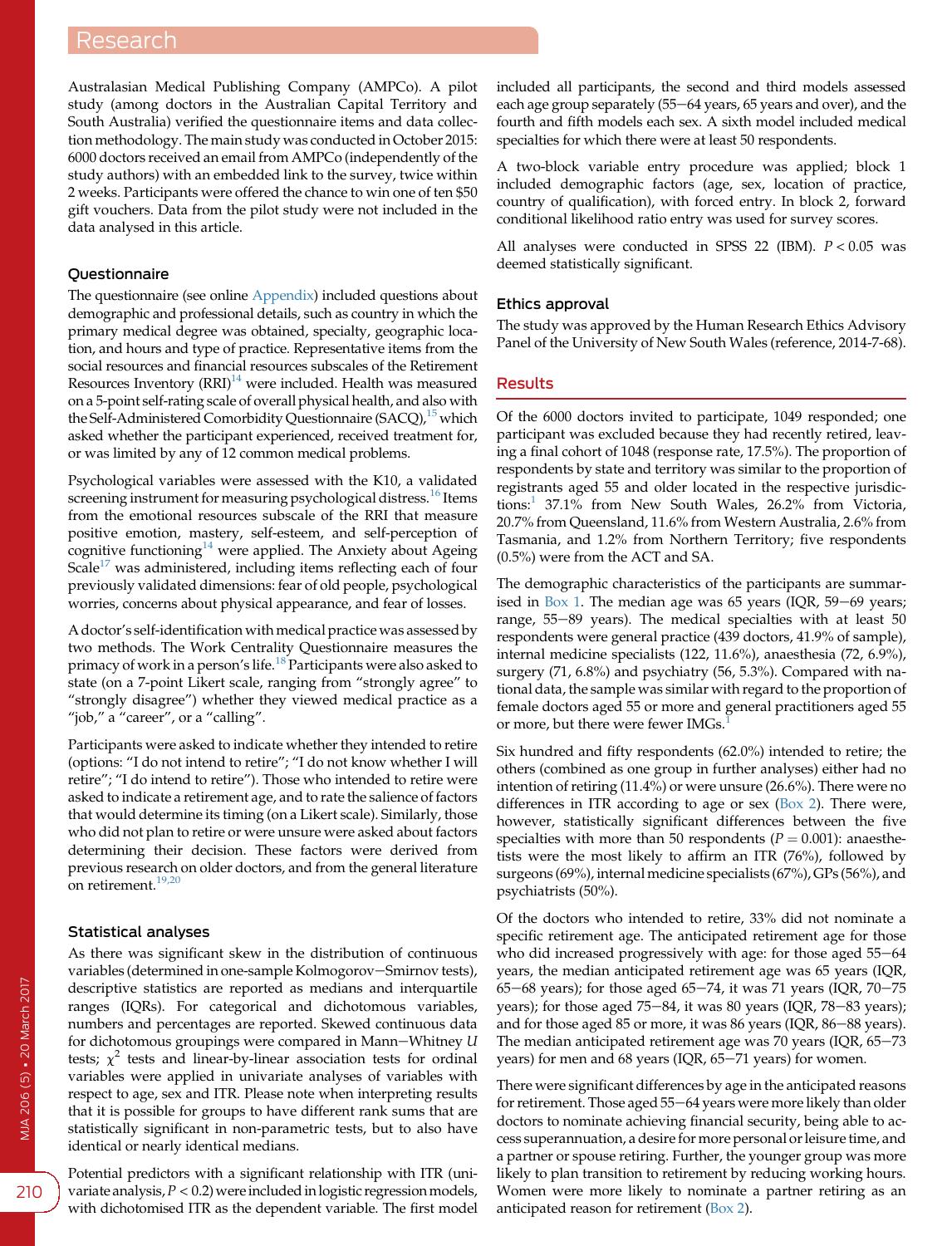<span id="page-2-0"></span>

| 1 Demographic characteristics of the 1048 respondents to the survey on intention to retire                     |                    |                                   |                                      |         |                  |                                   |         |  |
|----------------------------------------------------------------------------------------------------------------|--------------------|-----------------------------------|--------------------------------------|---------|------------------|-----------------------------------|---------|--|
|                                                                                                                | Total              |                                   | 55-64 years old 65 years old or more | P       | Men              | Women                             | P       |  |
| Number of doctors                                                                                              | 1048               | 520 (49.6%)                       | 528 (50.4%)                          |         | 807 (77.0%)      | 241 (23.0%)                       |         |  |
| Married (de jure/de facto)                                                                                     | 921 (87.9%)        | 458 (88.1%)                       | 463 (87.7%)                          | 0.85    | 745 (92.3%)      | 176 (73.0%)                       | < 0.001 |  |
| Work less than 40 h/week                                                                                       | 558 (53.2%)        | 206 (39.6%)                       | 352 (66.7%)                          | < 0.001 | 403 (49.9%)      | 155 (64.3%)                       | < 0.001 |  |
| International medical graduate                                                                                 | 205 (19.6%)        | 75 (14.4%)                        | 130 (24.6%)                          | < 0.001 | 157 (19.5%)      | 48 (19.9%)                        | 0.87    |  |
| Live in a capital city                                                                                         | 646 (61.6%)        | 317 (61.0%)                       | 329 (62.3%)                          | 0.77    | 491 (60.8%)      | 155 (64.3%)                       | 0.33    |  |
| Solo practitioner*                                                                                             | 197 (19.9%)        | 74 (14.8%)                        | 123 (25.0%)                          | < 0.001 | 154 (20.1%)      | 43 (18.9%)                        | 0.69    |  |
| Self-rated health                                                                                              |                    |                                   |                                      |         |                  |                                   |         |  |
| Excellent/very good                                                                                            | 718 (68.5%)        | 355 (68.3%)                       | 363 (68.8%)                          | 0.87    | 546 (67.7%)      | 172 (71.4%)                       | 0.28    |  |
| Poor to good                                                                                                   | 330 (31.5%)        | 165 (31.7%)                       | 165 (31.3%)                          |         | 261 (32.3%)      | 69 (28.6%)                        |         |  |
| SACO score, median (IOR)                                                                                       | $2.0(0.0-4.0)$     | $2.0(0.0 - 3.0)$                  | $2.0(1.0-4.0)$                       | < 0.001 | $2.0(0.0-4.0)$   | $2.0(0.0 - 3.0)$                  | 0.031   |  |
| K10 score, median (IQR)                                                                                        | $12.0$ (11.0-15.0) | $13.0(11.0 - 15.0)$               | 12.0 (11.0-14.0)                     | < 0.001 | 12.0 (11.0-15.0) | $12.0(11.0 - 15.0)$               | 0.68    |  |
| Perception of work                                                                                             |                    |                                   |                                      |         |                  |                                   |         |  |
| Job                                                                                                            | 59 (5.6%)          | 37 (7.1%)                         | 22 (4.2%)                            | 0.11    | 49 (6.1%)        | $10(4.1\%)$                       | 0.013   |  |
| Career                                                                                                         | 423 (40.4%)        | 203 (39.0%)                       | 220 (41.7%)                          |         | 342 (42.4%)      | 81 (33.6%)                        |         |  |
| Calling                                                                                                        | 566 (54.0%)        | 280 (53.8%)                       | 286 (54.2%)                          |         | 416 (51.5%)      | 150 (62.2%)                       |         |  |
| Work centrality score,<br>median (IQR)                                                                         | 23.0 (21.0-25.0)   | 23.0 (20.0-25.0)                  | 23.0 (21.0-25.0)                     | 0.001   | 23.0 (21.0-25.0) | 23.0 (20.0-25.0)                  | 0.16    |  |
| Anxiety about ageing score,<br>median (IQR)                                                                    |                    | 29.0 (26.0-32.0) 29.0 (25.0-32.0) | 29.0 (26.0-32.0)                     | 0.24    |                  | 29.0 (26.0-32.0) 30.0 (25.0-32.0) | 0.48    |  |
| SACQ = Self-Administered Comorbidity Questionnaire. * Excludes 56 practitioners not engaged in patient care. ◆ |                    |                                   |                                      |         |                  |                                   |         |  |

Among doctors who did not intend to retire or were unsure about retirement, there were significant differences by age in the reasons for continuing to work. Doctors aged 65 or older were more likely to indicate that continuing to work was motivated by the wishes of their partner or family, the cognitive stimulation afforded by work, their maintaining a sense of purpose, or their good physical health. Men were more likely to nominate a partner's or family's wishes as a reason for continuing to work [\(Box 3\)](#page-3-0).

# Factors associated with intention to retire

For the entire sample of respondents, the odds of ITR were lower for IMGs, and for those with a higher work centrality score and greater emotional resources. The odds of ITR were higher for doctors with better financial resources and greater anxiety about ageing [\(Box 4](#page-4-0), model 1). It is notable that factors such as location of practice, social resources, and objective health were not significant factors.

For doctors aged 55-64 years, the odds of ITR were higher for those with better financial and social resources, and lower for IMGs and for those with greater work centrality. For doctors aged 65 or more, the odds of ITR were higher for doctors with better financial resources and greater anxiety about ageing, and lower for those with greater work centrality and greater emotional resources ([Box 4](#page-4-0), models 2 and 3).

| 2 Factors determining the timing of retirement among 650 doctors who intend to retire |             |                 |                      |         |             |             |       |  |
|---------------------------------------------------------------------------------------|-------------|-----------------|----------------------|---------|-------------|-------------|-------|--|
|                                                                                       | Total       | 55-64 years old | 65 years old or more | P       | Men         | Women       | P     |  |
| Intend to retire (proportion of 1048)<br>respondents)                                 | 650 (62.0%) | 335 (64.4%)     | 315 (59.7%)          | 0.11    | 497 (61.6%) | 153 (63.5%) | 0.59  |  |
| Intend to transition to retirement                                                    | 540 (83.1%) | 296 (88.4%)     | 244 (77.5%)          | < 0.001 | 416 (83.7%) | 124 (81.0%) | 0.44  |  |
| Factors affecting timing of retirement*                                               |             |                 |                      |         |             |             |       |  |
| Financial security                                                                    | 371 (57.1%) | 220 (65.7%)     | 151 (47.9%)          | < 0.001 | 294 (59.2%) | 77 (50.3%)  | 0.054 |  |
| Physical illness/disability                                                           | 364 (56.0%) | 190 (56.7%)     | 174 (55.2%)          | 0.70    | 275 (55.3%) | 89 (58.2%)  | 0.54  |  |
| Cognitive impairment                                                                  | 354 (54.5%) | 177 (52.8%)     | 177 (56.2%)          | 0.39    | 272 (54.7%) | 82 (53.6%)  | 0.81  |  |
| Work-related burnout                                                                  | 255 (39.2%) | 141 (42.1%)     | 114 (36.2%)          | 0.12    | 192 (38.6%) | 63 (41.2%)  | 0.57  |  |
| Act as carer                                                                          | 178 (27.4%) | 92 (27.5%)      | 86 (27.3%)           | 0.96    | 127 (25.6%) | 51 (33.3%)  | 0.06  |  |
| Desire more personal/leisure time                                                     | 438 (67.4%) | 243 (72.5%)     | 195 (61.9%)          | 0.004   | 336 (67.6%) | 102 (66.7%) | 0.83  |  |
| Ability to access superannuation                                                      | 225 (34.6%) | 134 (40.0%)     | 91 (28.9%)           | 0.003   | 178 (35.8%) | 47 (30.7%)  | 0.25  |  |
| Spouse/partner retiring                                                               | 139 (21.4%) | 94 (28.1%)      | 45 (14.3%)           | < 0.001 | 97 (19.5%)  | 42 (27.5%)  | 0.036 |  |

\* Responses for each factor were dichotomised into "strongly agree"/"agree" v other responses.  $\blacklozenge$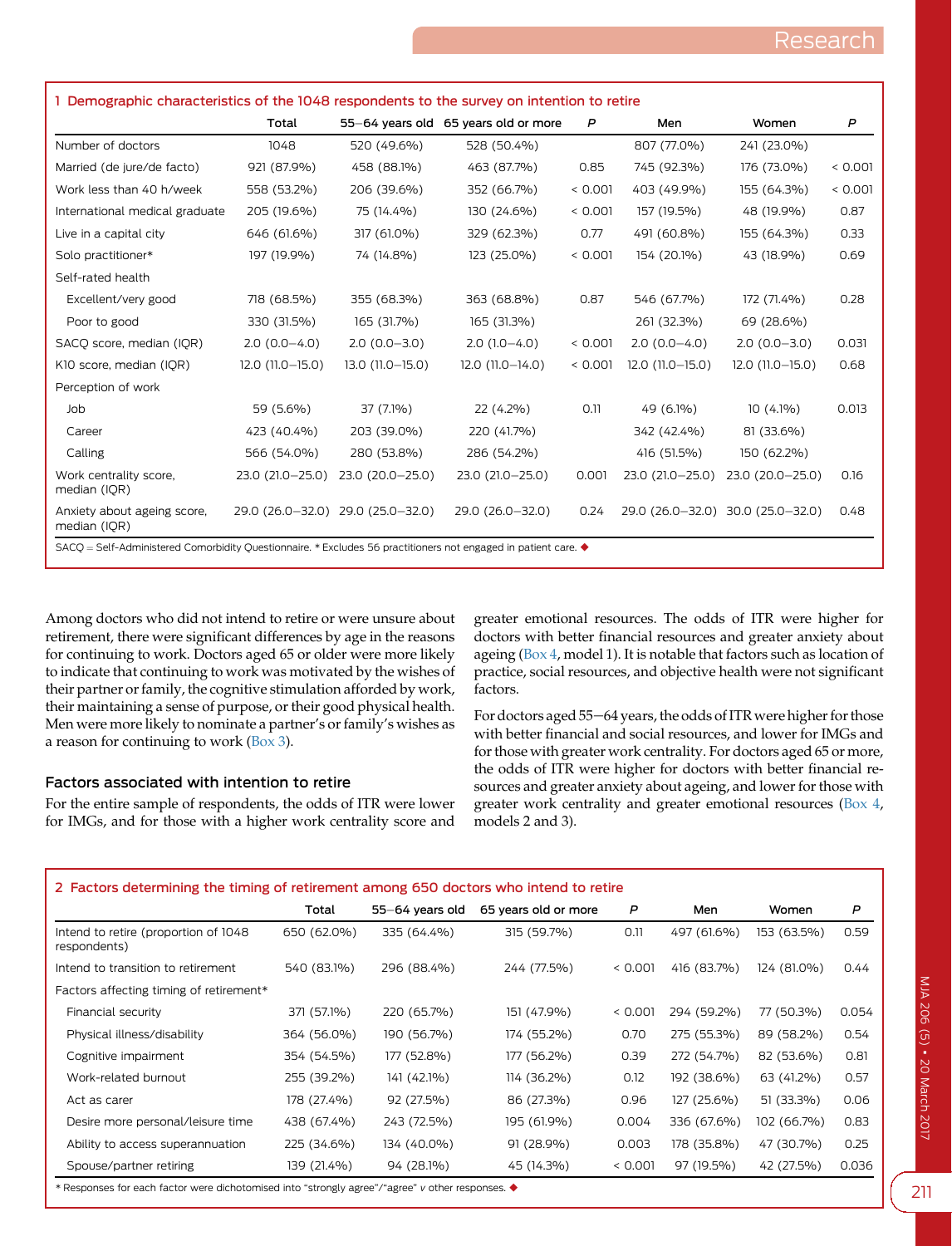<span id="page-3-0"></span>

| 3 Factors determining decision to continue working for 398 doctors not intending to, or unsure about, retirement |             |                 |                      |       |             |            |       |
|------------------------------------------------------------------------------------------------------------------|-------------|-----------------|----------------------|-------|-------------|------------|-------|
|                                                                                                                  | Total       | 55-64 vears old | 65 years old or more | P     | Men         | Women      | P     |
| Do not intend to retire, or unsure (proportion<br>of entire sample)                                              | 398 (38.0%) | 185 (35.6%)     | 213 (40.3%)          | 0.11  | 310 (38.4%) | 88 (36.5%) | 0.59  |
| Factors affecting timing of retirement*                                                                          |             |                 |                      |       |             |            |       |
| Relationship with patients                                                                                       | 232 (58.3%) | 101 (54.6%)     | 131 (61.5%)          | 0.16  | 179 (57.7%) | 53 (60.2%) | 0.68  |
| Cognitive stimulation                                                                                            | 349 (87.7%) | 154 (83.2%)     | 195 (91.5%)          | 0.012 | 273 (88.1%) | 76 (86.4%) | 0.67  |
| <b>Finances</b>                                                                                                  | 229 (57.5%) | 115 (62.2%)     | 114 (53.5%)          | 0.08  | 174 (56.1%) | 55 (62.5%) | 0.29  |
| Fulfilling professional relationships                                                                            | 254 (63.8%) | 114 (61.6%)     | 140 (65.7%)          | 0.40  | 196 (63.2%) | 58 (65.9%) | 0.64  |
| Good physical health                                                                                             | 312 (78.4%) | 134 (72.4%)     | 178 (83.6%)          | 0.007 | 239 (77.1%) | 73 (83.0%) | 0.24  |
| Family's/partner's wishes                                                                                        | 136 (34.2%) | 49 (26.5%)      | 87 (40.8%)           | 0.003 | 118 (38.1%) | 18 (20.5%) | 0.002 |
| Sense of purpose/goals                                                                                           | 322 (80.9%) | 140 (75.7%)     | 182 (85.4%)          | 0.013 | 248 (80.0%) | 74 (84.1%) | 0.39  |
| *Responses for each factor were dichotomised into "strongly agree"/"agree" v other responses. $\blacklozenge$    |             |                 |                      |       |             |            |       |

The factors significant for ITR in male doctors were the same as for the whole sample. For women, the odds of ITR were higher for doctors with better financial resources, and lower for those with greater work centrality score and greater emotional resources [\(Box 4](#page-4-0), models 4 and 5).

When regression analysis was restricted to doctors from the five specialties with more than 50 respondents ([Box 4](#page-4-0), model 6), the odds of ITR were lower for doctors who were IMGs, psychiatrists, GPs, and for those who reported greater work centrality and greater emotional resources. The odds of ITR were also higher for doctors with better financial resources and greater anxiety about ageing ([Box 4](#page-4-0), model 6).

# **Discussion**

This is the first study of the broader professional and psychosocial factors associated with retirement intention among doctors in different specialties. Planning retirement has benefits for the continuity of patient care and service provision, and is likely to assist the medical practitioner's adjustment to retirement. $21$ 

Our sample of doctors were less likely to retire than people aged 45 and over in the general population: male doctors planned to retire 4 years later (at age  $69.7 v 65.7$  years) and female doctors  $3.6$  years later (age  $68.1 v 64.5$  years) than people in the general community, while fewer doctors reported an ITR  $(62\% \ v 79\%).$ <sup>[19](#page-5-0)</sup> Only twothirds of doctors who intended to retire nominated a retirement age, and the anticipated age increased progressively with each successive 10-year age bracket.

There were a number of differences between age groups in the reasons for either anticipating retirement or continuing to work. The responses of doctors aged 65 or more who intended to continue to work suggested that this group was financially independent, enjoyed good physical health, and valued a sense of purpose in life more than leisure time.

Women were more likely than men to accompany a spouse into retirement, and a greater proportion of women nominated responsibilities as a carer as a reason for retiring (although the difference was not statistically significant), consistent with data for the general community.<sup>[19,22](#page-5-0)</sup> Men were more likely to continue working because of the wishes of a partner or family.

Two factors, work centrality and financial resources, consistently predicted ITR in all regression models. It is unclear whether the

association of greater work centrality with reduced odds of retiring is related to the self-identity of people attracted to medicine and, if so, whether this effect is limited to the current sample or generally applies to doctors over 55. Alternatively, the nature of medical practice may lead to work becoming the pre-eminent feature of one's life. That greater emotional resources and greater anxiety about ageing were also associated with reduced odds of retirement is another indication of the importance of personal characteristics in determining retirement intentions.

Financial security was the other consistent factor when considering retirement, in keeping with data for the general community.<sup>[19](#page-5-0)</sup> Retirement intentions were informed by the views of a broader community, not just the practitioner themselves; for one-third of doctors the wishes of partners and family were a key consideration in the decision to keep working.

The desire of IMGs to delay retirement is unsurprising, given their later entry into the medical workforce in Australia. Interpretation of ITR in different specialties was limited by the fact that only five provided sufficient responses for statistical analysis. The odds of GPs and psychiatrists intending to retire were the lowest of the five specialties; this may reflect the respective salience for these two groups of financial rewards and physical demands in decision making about retiring. Although being a surgeon or anaesthetist were not significant factors in regression model 6, the proportions of respondents in these two specialties who planned to retire was greater than in the other three; this was perhaps related to the systemic approaches to ageing and retirement undertaken by their respective colleges.<sup>[23](#page-5-0)</sup>

There are limitations to our study. These include the modest response rate to our survey of 17.5%. Although comparable with similar surveys,  $24$  the low rate limits our ability to generalise our findings about subgroups of doctors. In addition, there are potential sources of bias, such as sample skewing toward doctors who were already contemplating retirement, the lack of demographic data on respondents apart from age, sex, and the proportion of practitioners in a specialty compared with their overall state/ territory proportion, the under-representation of IMGs, and the electronic format of the survey. Although our sample was not fully national, its demographic data were comparable with national data on the proportions of women, GPs, and the states of practice. Finally, the cross-sectional nature of the survey did not allow retirement intention to be analysed as a dynamic process, although significant correlations between retirement intention and behav-iour over 5 years have been reported.<sup>[13](#page-5-0)</sup>

212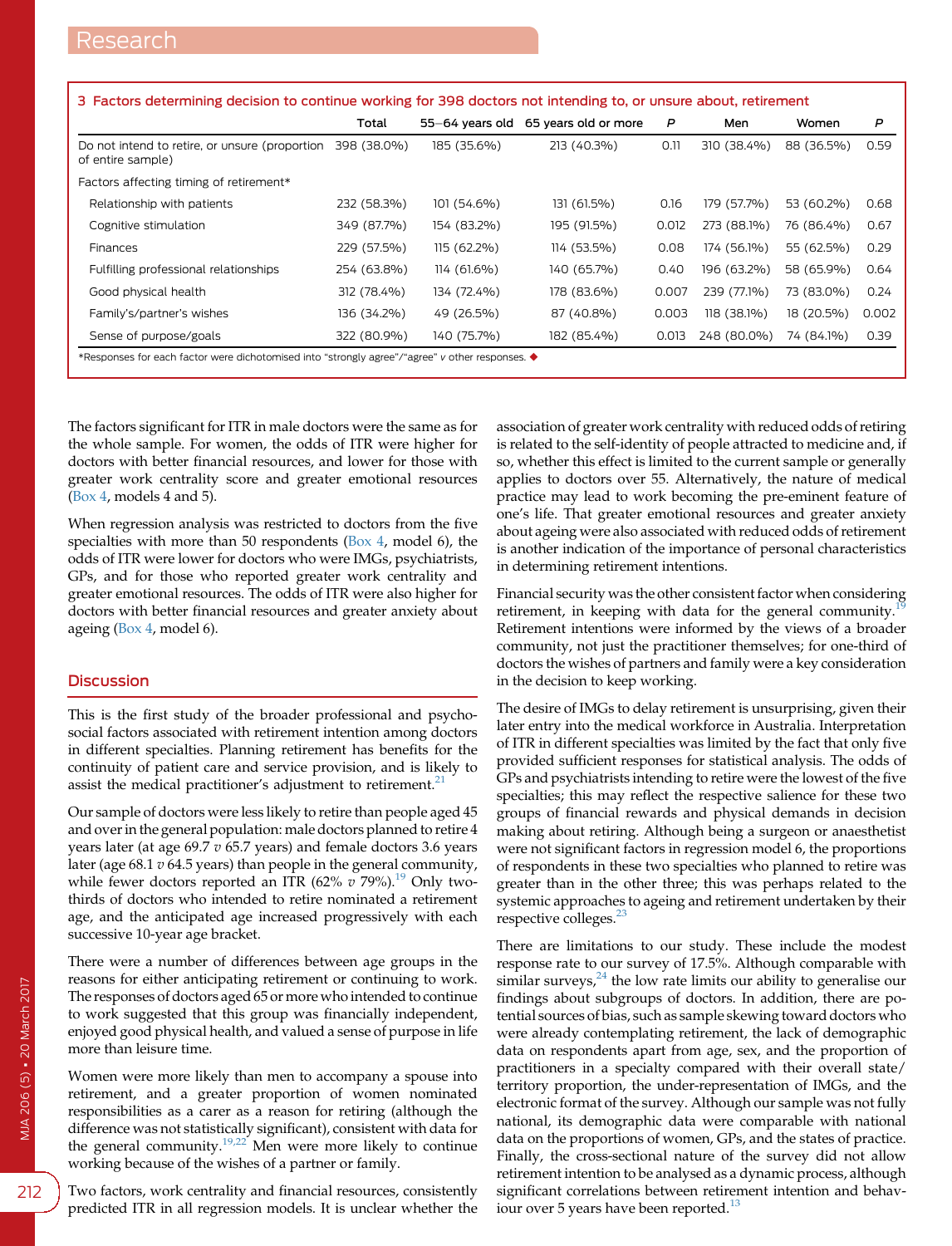<span id="page-4-0"></span>

| 4 Logistic regression analyses of factors significantly influencing the intention to retire by 1048 medical practitioners in Australia |                  |                         |                              |         |
|----------------------------------------------------------------------------------------------------------------------------------------|------------------|-------------------------|------------------------------|---------|
|                                                                                                                                        | Intend to retire | No intention/don't know | Adjusted odds ratio (95% CI) | P       |
| Model 1: Whole sample<br>$P < 0.001$ ; variance accounted, 9.5%                                                                        | $n = 650$        | $n = 398$               |                              |         |
| International medical graduate                                                                                                         | 99 (15.2%)       | 106 (26.6%)             | $0.61(0.44 - 0.85)$          | 0.004   |
| RRI score: cognitive, emotional and motivational<br>resources, median (IQR)                                                            | 47 (44 - 50)     | 48 (45-51)              | $0.96(0.93 - 0.98)$          | 0.001   |
| RRI score: financial resources, median (IQR)                                                                                           | $7(6-8)$         | $7(6-8)$                | $1.31(1.18 - 1.44)$          | < 0.001 |
| Work centrality, median (IQR)                                                                                                          | $22(20-24)$      | 24 (22-26)              | $0.89(0.85 - 0.92)$          | < 0.001 |
| Anxiety about ageing, median (IQR)                                                                                                     | $30(26-32)$      | 28 (25 - 32)            | $1.05(1.02 - 1.09)$          | < 0.001 |
| Model 2: 55-64 years old<br>$P < 0.001$ ; variance accounted, 10.1%                                                                    | $n = 335$        | $n = 185$               |                              |         |
| International medical graduate                                                                                                         | 33 (9.9%)        | 42 (22.7%)              | $0.47(0.28 - 0.80)$          | 0.005   |
| RRI score: social, median (IQR)                                                                                                        | $15(13-17)$      | $15(12-17)$             | $1.07(1.01 - 1.14)$          | 0.017   |
| RRI score: financial resources, median (IQR)                                                                                           | $7(6-8)$         | $7(6-8)$                | $1.38(1.18 - 1.60)$          | < 0.001 |
| Work centrality, median (IQR)                                                                                                          | 22 (20-24)       | $23(21-25)$             | $0.89(0.83 - 0.94)$          | < 0.001 |
| Model 3: 65 years or older<br>$P < 0.001$ ; variance accounted, 10.2%                                                                  | $n = 315$        | $n = 213$               |                              |         |
| RRI score: cognitive, emotional and motivational<br>resources, median (IQR)                                                            | 46 (43-49)       | 48 (45 - 50)            | $0.94(0.91 - 0.98)$          | 0.001   |
| RRI score: financial resources, median (IQR)                                                                                           | $7(6-8)$         | $7(6-8)$                | $1.22(1.06 - 1.39)$          | 0.004   |
| Work centrality, median (IQR)                                                                                                          | $23(20-25)$      | 24 (22-26)              | $0.87(0.82 - 0.93)$          | < 0.001 |
| Anxiety about ageing, median (IQR)                                                                                                     | 30 (27-32)       | 29 (25-32)              | $1.06(1.02 - 1.11)$          | 0.004   |
| Model 4: Men<br>$P < 0.001$ ; variance accounted, 8.8%                                                                                 | $n = 497$        | $n = 310$               |                              |         |
| International medical graduate                                                                                                         | 75 (15.1%)       | 82 (26.5%)              | $0.59(0.41 - 0.86)$          | 0.006   |
| RRI score: cognitive, emotional and motivational<br>resources, median (IQR)                                                            | 47 (44 - 50)     | 48 (45 - 50)            | $0.97(0.94 - 0.995)$         | 0.021   |
| RRI score: financial resources, median (IQR)                                                                                           | $7(6-8)$         | $7(6-8)$                | $1.26(1.13 - 1.41)$          | < 0.001 |
| Work centrality, median (IQR)                                                                                                          | $22(20-24)$      | 24 (22-26)              | $0.89(0.85 - 0.94)$          | < 0.001 |
| Anxiety about ageing, median (IQR)                                                                                                     | $30(26-32)$      | $28(25-31)$             | $1.06(1.02 - 1.10)$          | 0.001   |
| Model 5: Women<br>$P < 0.001$ ; variance accounted, 13.8%                                                                              | $n = 153$        | $n = 88$                |                              |         |
| RRI score: cognitive, emotional and motivational<br>resources, median (IQR)                                                            | 46 (44–49)       | 48 (45 - 51)            | $0.92(0.86 - 0.98)$          | 0.014   |
| RRI score: financial resources, median (IOR)                                                                                           | $7(6-8)$         | $6(5-8)$                | $1.48(1.18-1.85)$            | 0.001   |
| Work centrality, median (IQR)                                                                                                          | 22 (20–24)       | $24(21-26)$             | $0.87(0.79 - 0.96)$          | 0.004   |
| Model 6: Medical specialties with more than<br>50 responses<br>$P < 0.001$ ; variance accounted, 12.9%                                 | $n = 462$        | $n = 298$               |                              |         |
| International medical graduate                                                                                                         | 74 (16.0%)       | 84 (28.2%)              | $0.67(0.45 - 0.99)$          | 0.044   |
| General practitioner                                                                                                                   | 248 (53.7%)      | 191 (64.1%)             | $0.54(0.34 - 0.87)$          | 0.012   |
| Psychiatrist                                                                                                                           | 28 (6.1%)        | 28 (9.4%)               | $0.40(0.20 - 0.79)$          | 0.009   |
| RRI score: cognitive, emotional and motivational<br>resources, median (IOR)                                                            | 47 (44 - 50)     | 48 (45 - 50)            | $0.95(0.92 - 0.98)$          | 0.001   |
| RRI score: financial resources, median (IQR)                                                                                           | $7(6-8)$         | $7(6-8)$                | $1.31(1.17 - 1.48)$          | < 0.001 |
| Work centrality, median (IQR)                                                                                                          | 22 (20 - 25)     | 24 (22-26)              | $0.87(0.82 - 0.92)$          | < 0.001 |
| Anxiety about ageing, median (IQR)                                                                                                     | $30(27-32)$      | 29 (25-32)              | $1.07(1.03 - 1.11)$          | < 0.001 |

RRI = Retirement Resources Inventory. For all models, demographic variables were entered in a first block (eg, age groups, sex, international medical graduate, location of practice, specialty), before questionnaire data were entered in a second block (eg, RRI subscale, Self-Administered Comorbidity Questionnaire, work centrality, and Anxiety About Ageing scores). Note that it is possible for groups to have different rank sums that are statistically significant in non-parametric tests, but identical or nearly identical medians.  $\blacklozenge$ 

Our findings are relevant to developing education and support programs for assisting late career medical practitioners to transition to retirement. Retirement is potentially an

emotional question for many doctors; learning about their colleagues' experiences may be helpful. Such programs should include general advice (including about financial and